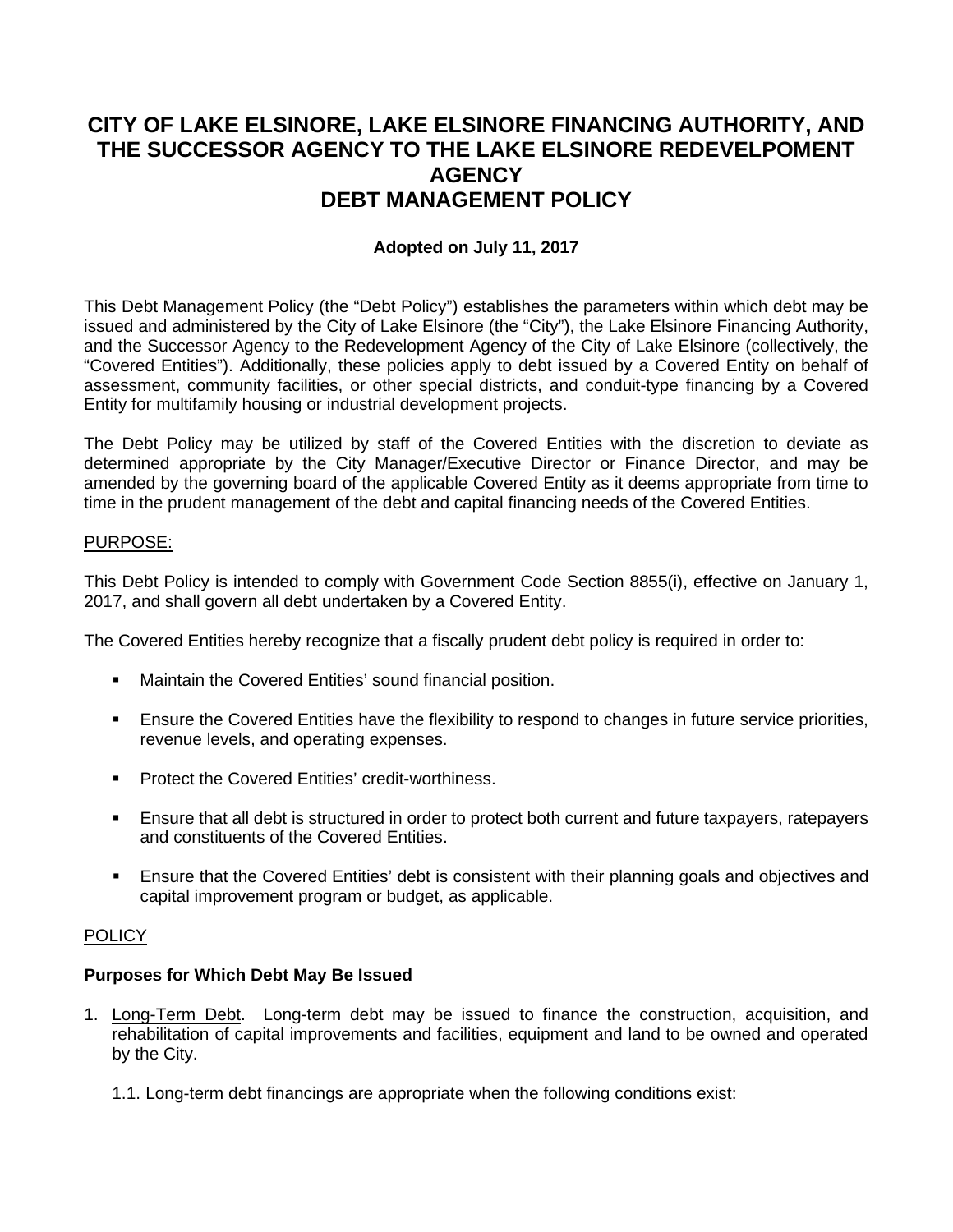- When the project to be financed is necessary to provide basic services.
- When the project to be financed will provide benefit to constituents over multiple years.
- When total debt does not constitute an unreasonable burden to the Covered Entities and the City's taxpayers and/or ratepayers, as applicable.
- When the debt is used to refinance outstanding debt in order to produce debt service savings or to realize the benefits of a debt restructuring.
- 1.2. Long-term debt financings will not generally be considered appropriate for current operating expenses and routine maintenance expenses.
- 1.3. The Covered Entities may use long-term debt financings subject to the following conditions:
	- The project to be financed must be approved by the governing board of the Covered Entity.
	- The weighted average maturity of the debt (or the portion of the debt allocated to the project) will not exceed the average useful life of the project to be financed by more than 20%.
	- The Covered Entity estimates that sufficient revenues will be available to service the debt through its maturity.
	- The Covered Entity determines that the issuance of the debt will comply with the applicable state and federal law.
- 2. Short-term debt. Short-term debt may be issued to provide financing for the Covered Entities' operational cash flows in order to maintain a steady and even cash flow balance. Short-term debt may also be used to finance short-lived capital projects; for example, the Covered Entities may undertake lease-purchase financing for equipment.
- 3. Financings on Behalf of Other Entities. The Covered Entities may also find it beneficial to issue debt on behalf of other governmental agencies or private third parties in order to further the public purposes of Covered Entities. In such cases, the Covered Entities shall take reasonable steps to confirm the financial feasibility of the project to be financed and the financial solvency of any borrower and that the issuance of such debt is consistent with the policies set forth herein.

## **Types of Debt**

The following types of debt are allowable under this Debt Policy:

- General obligation bonds (GO Bonds)
- Bond or grant anticipation notes (BANs)
- Lease revenue bonds, certificates of participation (COPs) and lease-purchase transactions
- Other revenue bonds and COPs
- Tax and revenue anticipation notes (TRANs)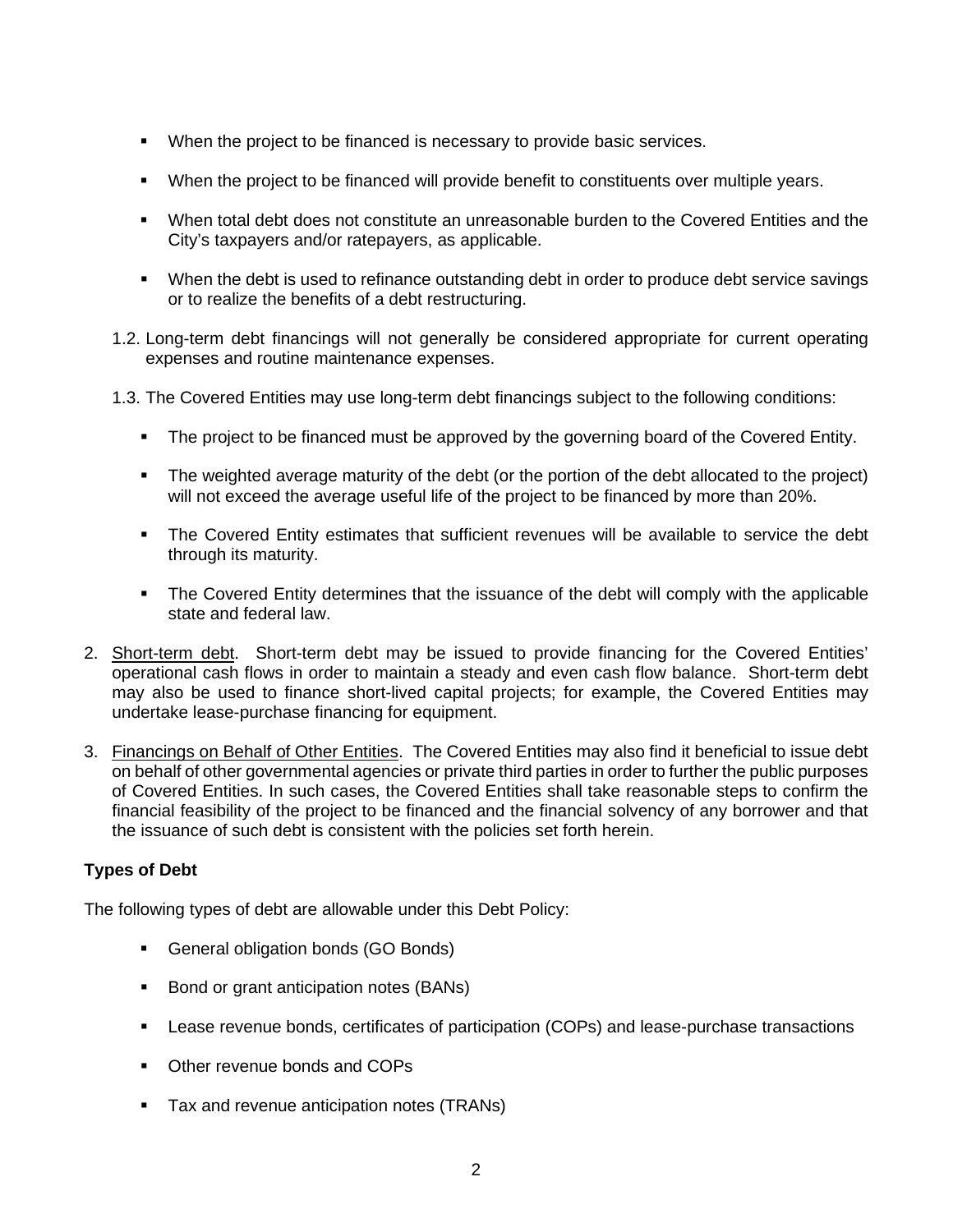- Land-secured financings, such as special tax revenue bonds issued under the Mello-Roos Community Facilities Act of 1982, as amended, and limited obligation bonds issued under applicable assessment statutes
- Tax increment financing to the extent permitted under State law
- Conduit financings, such as financings for affordable rental housing and qualified 501(c)(3) organizations

The governing body may from time to time find that other forms of debt would be beneficial to further its public purposes and may approve such debt without an amendment of this Debt Policy.

#### **Relationship of Debt to Capital Improvement Program and Budget**

The City and Covered Entities are committed to long-term capital planning. The City and Covered Entities intend to issue debt for the purposes stated in this Debt Policy and to implement policy decisions incorporated in the capital budget and the capital improvement plan.

The City and Covered Entities shall strive to fund the upkeep and maintenance of its infrastructure and facilities due to normal wear and tear through the expenditure of available operating revenues. The City and Covered Entities shall seek to avoid the use of debt to fund infrastructure and facilities improvements that are the result of normal wear and tear.

The Covered Entities shall integrate their debt issuances with the goals of the capital improvement program by timing the issuance of debt to ensure that projects are available when needed in furtherance of their public purposes.

The Covered Entities shall seek to avoid the use of debt to fund infrastructure and facilities improvements in circumstances when the sole purpose of such debt financing is to reduce annual budgetary expenditures.

The Covered Entities shall seek to issue debt in a timely manner to avoid having to make unplanned expenditures for capital improvements or equipment from its general fund.

#### **Policy Goals Related to Planning Goals and Objectives**

The City and Covered Entities are committed to long-term financial planning, maintaining appropriate reserves levels and employing prudent practices in governance, management and budget administration. The Covered Entities intend to issue debt for the purposes stated in this Debt Policy and to implement policy decisions incorporated in the annual operations budget.

It is a policy goal of the City and the Covered Entities to protect taxpayers, ratepayers (if applicable) and constituents by utilizing conservative financing methods and techniques so as to obtain the highest practical credit ratings (if applicable) and the lowest practical borrowing costs.

The City and the Covered Entities will comply with applicable state and federal law as it pertains to the maximum term of debt and the procedures for levying and imposing any related taxes, assessments, rates and charges.

When refinancing debt, it shall be the policy goal of the Covered Entities to realize, whenever possible,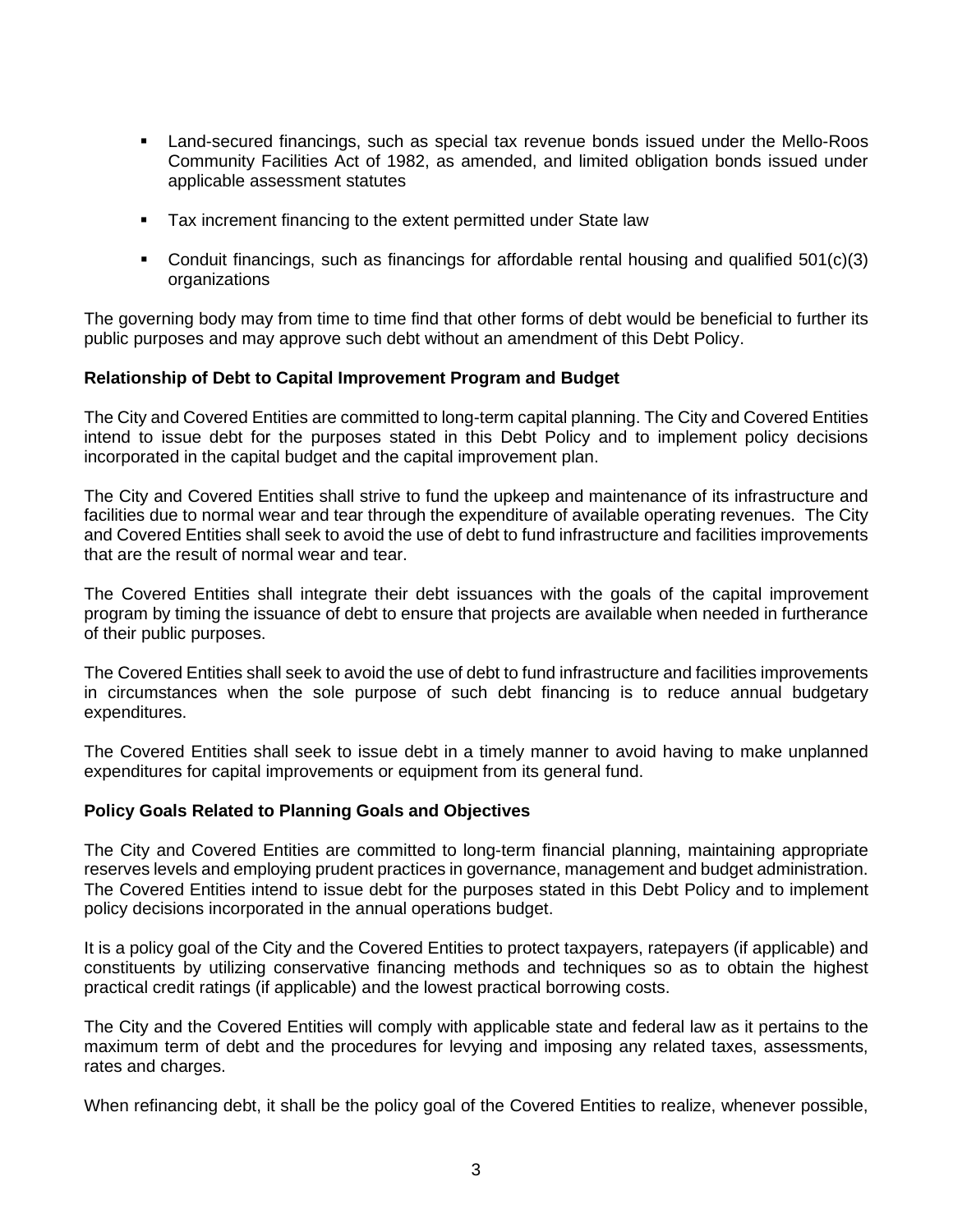and subject to any overriding non-financial policy considerations, (i) minimum net present value debt service savings equal to or greater than 3.0% of the refunded principal amount, and (ii) present value debt service savings equal to or greater than 100% of any escrow fund negative arbitrage.

#### **E. Internal Control Procedures**

When issuing debt, in addition to complying with the terms of this Debt Policy, the Covered Entities shall comply with any other applicable policies regarding initial bond disclosure, continuing disclosure, postissuance compliance, and investment of bond proceeds.

Without limiting the foregoing, the Covered Entities will periodically review the requirements of and will remain in compliance with the following:

- Any continuing disclosure undertakings entered into by the Covered Entities in accordance with SEC Rule 15c2-12.
- Any federal tax compliance requirements, including, without limitation, arbitrage and rebate compliance.
- Investment policies as they relate to the use and investment of bond proceeds.

Proceeds of debt will be held either (a) by a third-party trustee or fiscal agent, which will disburse such proceeds to or upon the order of the Covered Entities upon the submission of one or more written requisitions by the City Manager/Executive Director or Finance Director, or his or her written designee, or (b) by the Covered Entity, to be held and accounted for in a separate fund or account, the expenditure of which will be carefully documented by the Covered Entity.

Passed and Adopted this 11<sup>th</sup> day of July, 2017.

\_\_\_\_\_\_\_\_\_\_\_\_\_\_\_\_\_\_\_\_\_\_\_\_\_\_\_\_\_\_ Robert E. Magee, Chair

**Attest**:

Susan M. Domen, MMC Agency Secretary

\_\_\_\_\_\_\_\_\_\_\_\_\_\_\_\_\_\_\_\_\_\_\_